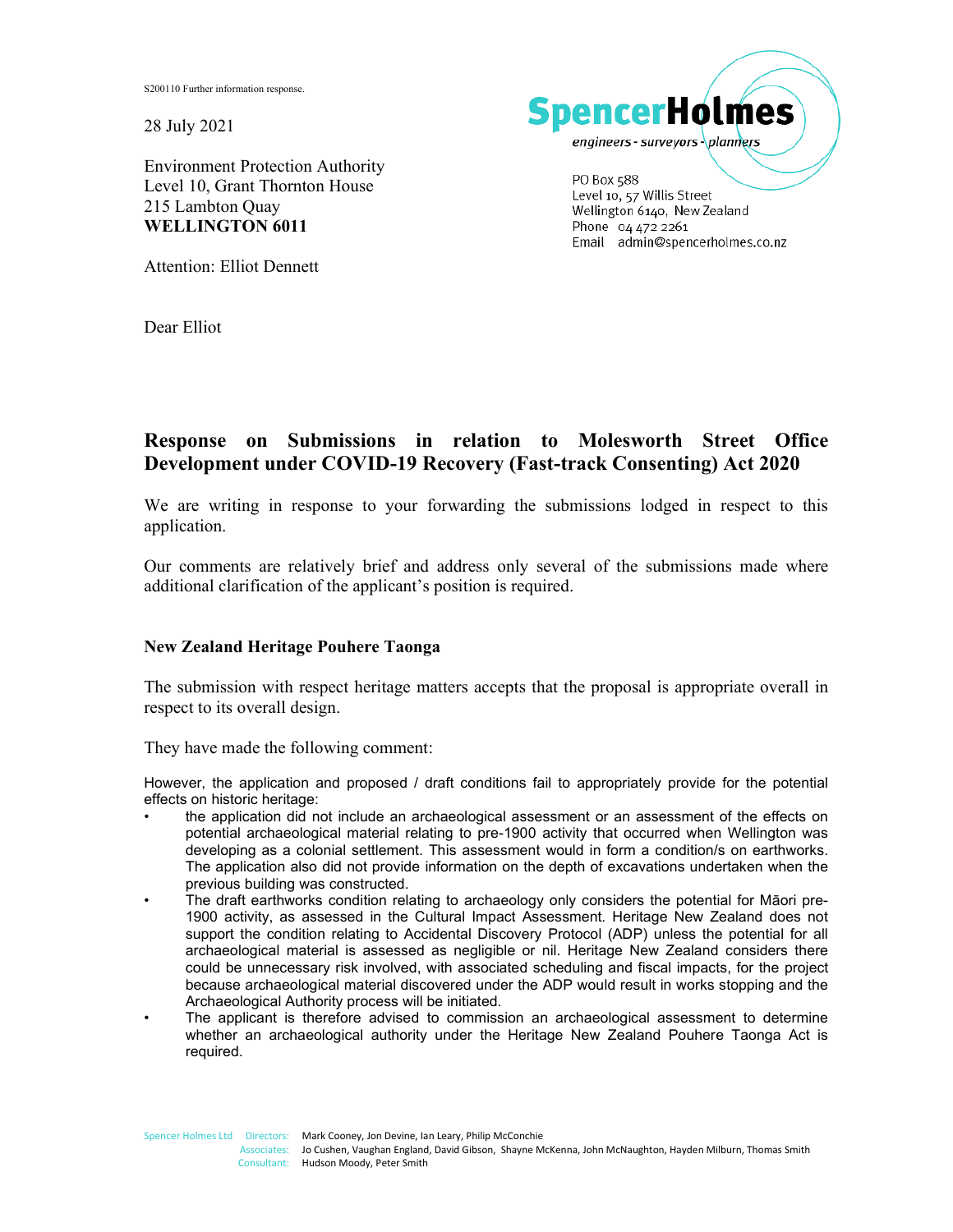In respect to the archaeological assessment, the applicant fully intends to apply for the necessary archaeological permit prior to the commencement of the earthworks on site. The archaeological permit is generally applied for under other legislation.

It is normal for this permit to be outside of the resource consent process. Whilst we understand that the Covid Fasttrack process is different from the normal resource consent process, there is a presumption that other statutory processes such as the *Heritage New Zealand Pouhere Taonga Act* 2014 will still apply.

## **Wellington City Council Submission**

Wellington City Council (WCC) have made several comments in respect to the proposal. We note their overall view is that the proposal is suitable for the Fast Track process.

The potential effects identified by Council are similar to those identified and addressed in the application.

One comment was made which stated:

Resource consent is also required under the National Environmental Standards for Assessing and Managing Contaminants in Soil to Protect Human Health) Regulations 2011. This is not identified in the application letter.

The site contamination issues were identified in the Pattle Delamore Partners report attached to the application. The recommendations of Pattle Delamore Partners was included in the Earthworks Management Plan. The risks were identified and appropriately addressed by the applicant.

WCC have provided the pre-application notes from a proposal that was similar, which was started in early 2020. The matters raised in the pre-application advice have been addressed in the application and the application has been amended since consultation with WCC was carried out.

#### Compliance Issues:

WCC have made a statement in respect to the compliance history of the applicant.

We have some history with this applicant, including:

- There was a prosecution taken against Prime Property Limited and Morepork Holdings Limted (the earthworks contractor) in 2010 relating to non-consented earthworks on land they own at the bottom of Ngauranga Gorge/Jarden Mile. The judge convicted both companies and fined them \$10000 each for the offence.
- We have issued infringement notices and/or abatement notices for breaches of consent conditions relating to Prime Property Limited developments at Curtis Street and Spenmoor Street.

The applicant notes that the matters raised in this instance, are all related to contractor nonperformance, rather than actions of the principle. The non-compliance issues were, (particularly in respect to the second listed issue) very minor matters relating to erosion and sediment control maintenance of the contractor.

The WCC report, does not address the vast majority of the Applicant's projects which have been carried out, without any compliance issues. The Applicant, Prime Property Group, is one of Wellington's largest property investment and development companies and has a generally good record of compliance.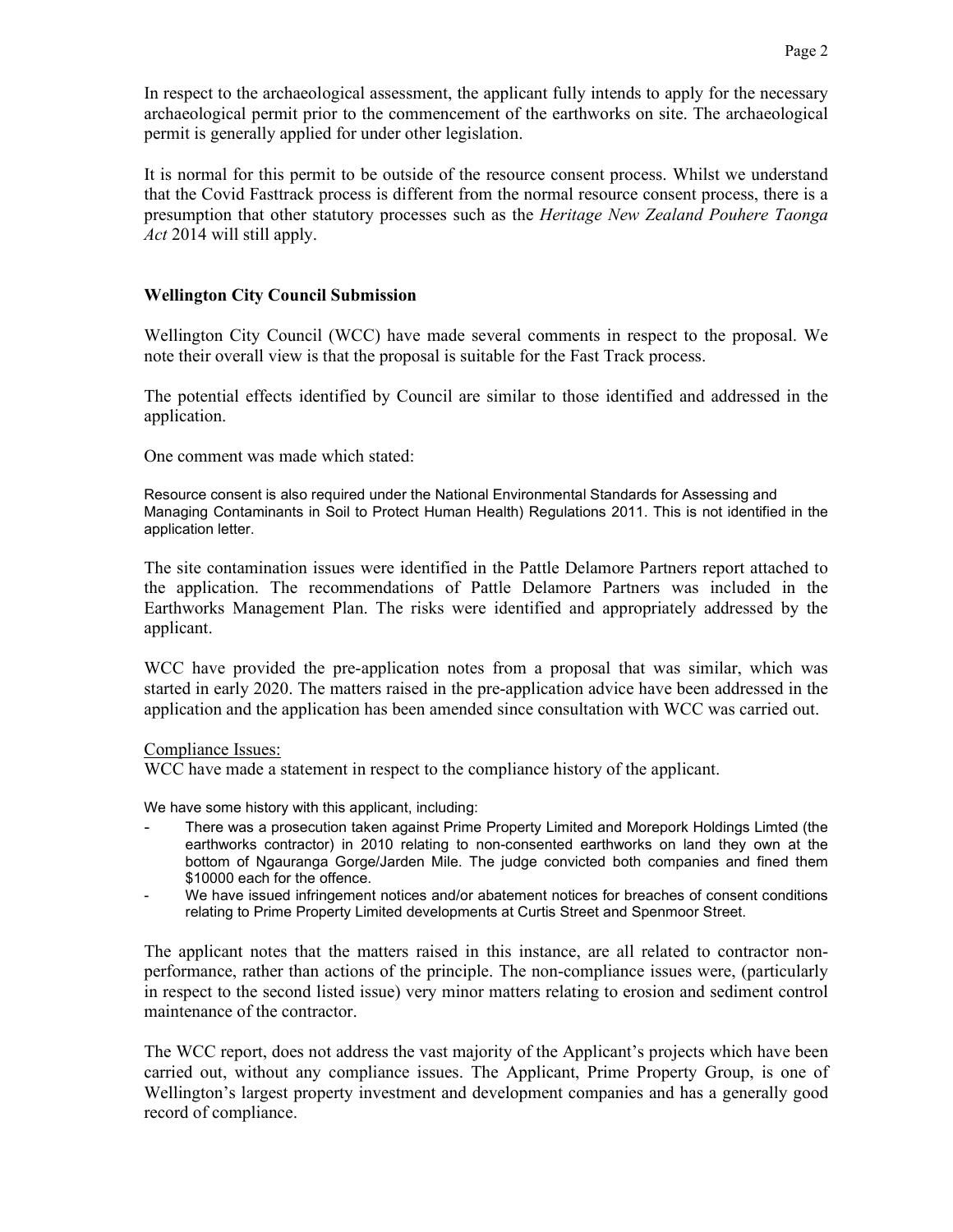## **Thorndon Residents Association**

The Thorndon Residents Association was largely supportive. They did however raise one issue in respect the to the Construction Management Plan (CMP) and reference to a "James St".

Attached is the amended CMP which correctly refers to Molesworth St.

# **Wellington Diocesan Board**

The Wellington Diocesan Board has raised matters which are addressed in the application information and its attached reports.

One matter raised is as follows:

The new building is proposed to go hard up against the boundary line on an upper ground level, currently used by our St Paul's Cathedral as a carparks with entrance from Collina Terrace. This is likely to have an impact on the ground stability during demolition of the existing concrete remnants of the former building and during construction of the new building.

Figure 1 below, shows the setbacks from the relevant boundaries.



**Figure 1: Shows the relationship of the building to the boundary (Drawing RC-0103 Rev B)** 

The building will be set back from the boundary and not hard against it. The detailed engineering design is yet to be completed, however the depth of excavation at this point is of the order of 8.0 to 8.5 metres.

The excavation of this depth in central area buildings is not unusual and can be achieved through a variety of methods including sheet piling, soldier piles, hit and miss foundations or a sprayed and anchored wall constructed from the top down.

These techniques will be subject to specific engineering design and addressed during the building consent. Any necessary consultation with the adjoining owners (Collina Tce undivided share parties) will be carried out, at that time.

The works would be required to be carried out in a way which ensured the stability of the adjoining land and Collina Terrace.